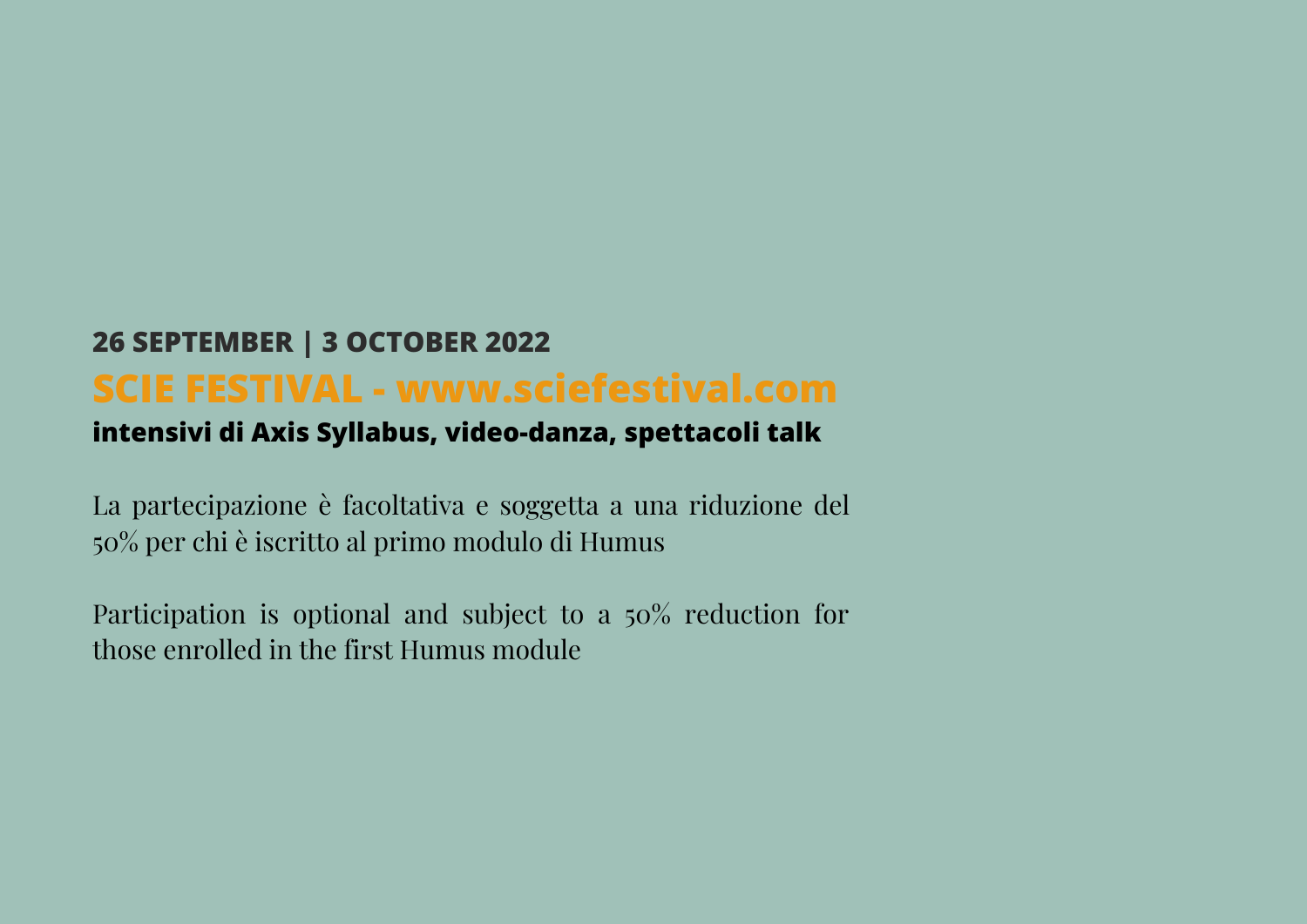2022 OCTOBER

WORKSHOP - APERTO AL PUBBLICO

| MONDAY 3<br>09.30 - 11.30 Axis Syllabus;<br>12.00 - 15.00 Play Fight         | TUESDAY <sub>4</sub><br>09.30 - 11.30 Axis Syllabus;<br>12.00 - 15.00 Play Fight | WEDNESDAY 5<br>09.30 - 15.00 Play Fight  | THURSDAY 6<br>09.30 - 11.30 Play Fight<br>12.00 - 15.00 Axis Syllabus  | FRIDAY 7<br>09.30 - 15.00 Axis Syllabus       | <b>SATURDAY 8</b> | SUNDAY 9         |
|------------------------------------------------------------------------------|----------------------------------------------------------------------------------|------------------------------------------|------------------------------------------------------------------------|-----------------------------------------------|-------------------|------------------|
| <b>MONDAY 10</b><br>09.30 - 11.30 Axis Syllabus;<br>12.00 - 15.00 Play Fight | TUESDAY 11<br>09.30 - 11.30 Axis Syllabus;<br>12.00 - 15.00 Play Fight           | WEDNESDAY 12<br>09.30 - 15.00 Play Fight | THURSDAY 13<br>09.30 - 11.30 Play Fight<br>12.00 - 15.00 Axis Syllabus | FRIDAY 14<br>09.30 - 15.00 Axis Syllabus      | SATURDAY 15       | <b>SUNDAY 16</b> |
| MONDAY 17<br>09.30 - 11.30 Axis Syllabus;<br>12.00 - 15.00 Play Fight        | <b>TUESDAY 18</b><br>09.30 - 11.30 Axis Syllabus;<br>12.00 - 15.00 Play Fight    | WEDNESDAY 19<br>09.30 - 15.00 Play Fight | THURSDAY 20<br>09.30 - 11.30 Play Fight<br>12.00 - 15.00 Axis Syllabus | FRIDAY 21<br>09.30 - 15.00 Axis Syllabus      | SATURDAY 22       | SUNDAY 23        |
| MONDAY 24<br><b>EMPTINESS ATELIER</b>                                        | <b>TUESDAY 25</b><br><b>EMPTINESS ATELIER</b>                                    | WEDNESDAY 26<br><b>EMPTINESS ATELIER</b> | THURSDAY 27<br><b>EMPTINESS ATELIER</b>                                | <b>FRIDAY 28</b><br><b>EMPITINESS ATELIER</b> | SATURDAY 29       | SUNDAY 30        |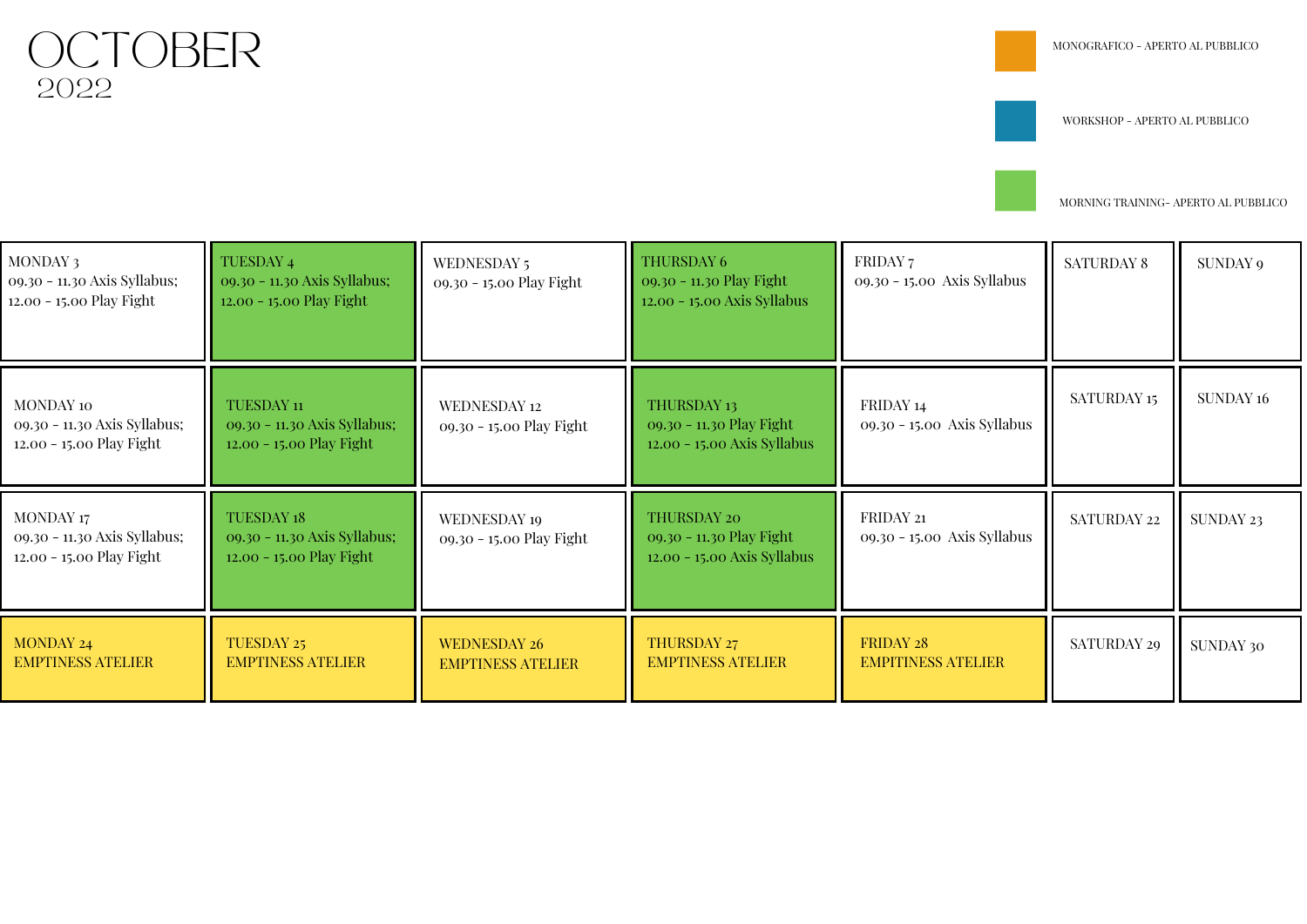

WORKSHOP - APERTO AL PUBBLICO

TRAINING- APERTO AL PUBBLICO

Ξ

| MONDAY 31<br>09.30 - 11.30 Axis Syllabus;<br>12.00 - 15.00 Play Fight | TUESDAY <sub>1</sub><br>09.30 - 11.30 Axis Syllabus;<br>12.00 - 15.00 Play Fight | WEDNESDAY 2<br>09.30 - 15.00 Play Fight         | THURSDAY 3<br>09.30 - 11.30 Play Fight<br>12.00 - 15.00 Axis Syllabus         | FRIDAY 4<br>$09.30 - 15.00$<br><b>CAMMINAMENTI</b><br>Axis Syllabus + Voce             | SATURDAY 5                                      | <b>SUNDAY 6</b>                               |
|-----------------------------------------------------------------------|----------------------------------------------------------------------------------|-------------------------------------------------|-------------------------------------------------------------------------------|----------------------------------------------------------------------------------------|-------------------------------------------------|-----------------------------------------------|
| MONDAY 7<br>09.30 - 11.30 Axis Syllabus;<br>12.00 - 15.00 Play Fight  | <b>TUESDAY 8</b><br>09.30 - 11.30 Axis Syllabus;<br>12.00 - 15.00 Play Fight     | WEDNESDAY 9<br>09.30 - 15.00 Play Fight         | <b>THURSDAY 10</b><br>09.30 - 11.30 Play Fight<br>12.00 - 15.00 Axis Syllabus | FRIDAY <sub>11</sub><br>$09.30 - 15.00$<br><b>CAMMINAMENTI</b><br>Axis Syllabus + Voce | SATURDAY 12                                     | SUNDAY 13                                     |
| MONDAY 14<br>09.30 - 11.30 Axis Syllabus;<br>12.00 - 15.00 Play Fight | TUESDAY 15<br>09.30 - 11.30 Axis Syllabus;<br>12.00 - 15.00 Play Fight           | WEDNESDAY 16<br>09.30 - 15.00 Play Fight        | THURSDAY 17<br>09.30 - 11.30 Play Fight<br>12.00 - 15.00 Axis Syllabus        | FRIDAY 18<br>$09.30 - 15.00$<br><b>Voce</b>                                            | <b>SATURDAY 19</b><br>Axis Syllabus<br>workshop | <b>SUNDAY 20</b><br>Axis Syllabus<br>workshop |
| <b>MONDAY 21</b><br><b>EMPTINESS ATELIER</b>                          | <b>TUESDAY 22</b><br><b>EMPTINESS ATELIER</b>                                    | <b>WEDNESDAY 23</b><br><b>EMPTINESS ATELIER</b> | THURSDAY 24<br><b>EMPTINESS ATELIER</b>                                       | FRIDAY 25<br><b>EMPITINESS ATELIER</b>                                                 | SATURDAY 26                                     | SUNDAY 27                                     |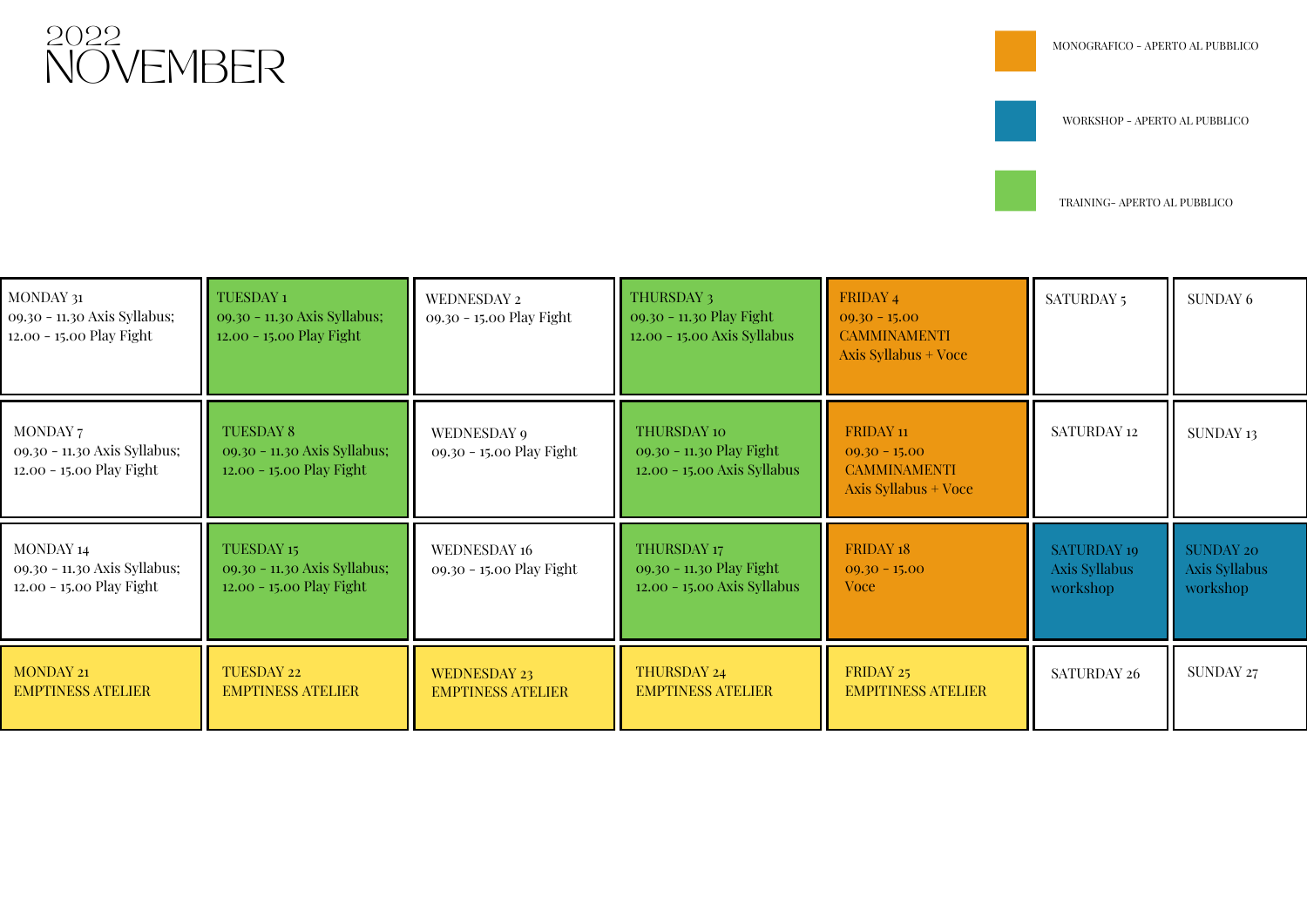## DICEMBER 2022

WORKSHOP - APERTO AL PUBBLICO

| MONDAY 28<br>09.30 - 11.30 Axis Syllabus;<br>12.00 - 15.00 Play Fight | <b>TUESDAY 29</b><br>09.30 - 11.30 Axis Syllabus;<br>12.00 - 15.00 Play Fight | WEDNESDAY 30<br>09.30 - 15.00 Play Fight        | THURSDAY <sub>1</sub><br>09.30 - 11.30 Play Fight<br>12.00 - 15.00 Axis Syllabus | FRIDAY 2<br>$09.30 - 15.00$<br>Voce                 | SATURDAY 3                                             | SUNDAY 4                                                    |
|-----------------------------------------------------------------------|-------------------------------------------------------------------------------|-------------------------------------------------|----------------------------------------------------------------------------------|-----------------------------------------------------|--------------------------------------------------------|-------------------------------------------------------------|
| MONDAY 5<br>09.30 - 11.30 Axis Syllabus;<br>12.00 - 15.00 Play Fight  | <b>TUESDAY 6</b><br>09.30 - 11.30 Axis Syllabus;<br>12.00 - 15.00 Play Fight  | WEDNESDAY 7<br>09.30 - 15.00 Play Fight         | <b>THURSDAY 8</b><br><b>WORKSHOP</b><br><b>AXIS SYLLABUS</b>                     | FRIDAY 9<br><b>WORKSHOP AXIS</b><br><b>SYLLABUS</b> | SATURDAY 10<br><b>WORKSHOP</b><br><b>AXIS SYLLABUS</b> | <b>SUNDAY 11</b><br><b>WORKSHOP</b><br><b>AXIS SYLLABUS</b> |
| MONDAY 12<br>09.30 - 11.30 Axis Syllabus;<br>12.00 - 15.00 Play Fight | TUESDAY 13<br>09.30 - 11.30 Axis Syllabus;<br>12.00 - 15.00 Play Fight        | WEDNESDAY 14<br>09.30 - 15.00 Play Fight        | THURSDAY 15<br>09.30 - 11.30 Play Fight<br>12.00 - 15.00 Axis Syllabus           | FRIDAY 16<br>$09.30 - 15.00$<br>Voce                | SATURDAY 17                                            | SUNDAY 18                                                   |
| <b>MONDAY 19</b><br><b>EMPTINESS ATELIER</b>                          | <b>TUESDAY 20</b><br><b>EMPTINESS ATELIER</b>                                 | <b>WEDNESDAY 21</b><br><b>EMPTINESS ATELIER</b> | THURSDAY 22<br><b>EMPTINESS ATELIER</b>                                          | FRIDAY 23<br><b>EMPITINESS ATELIER</b>              | SATURDAY 24                                            | SUNDAY 25                                                   |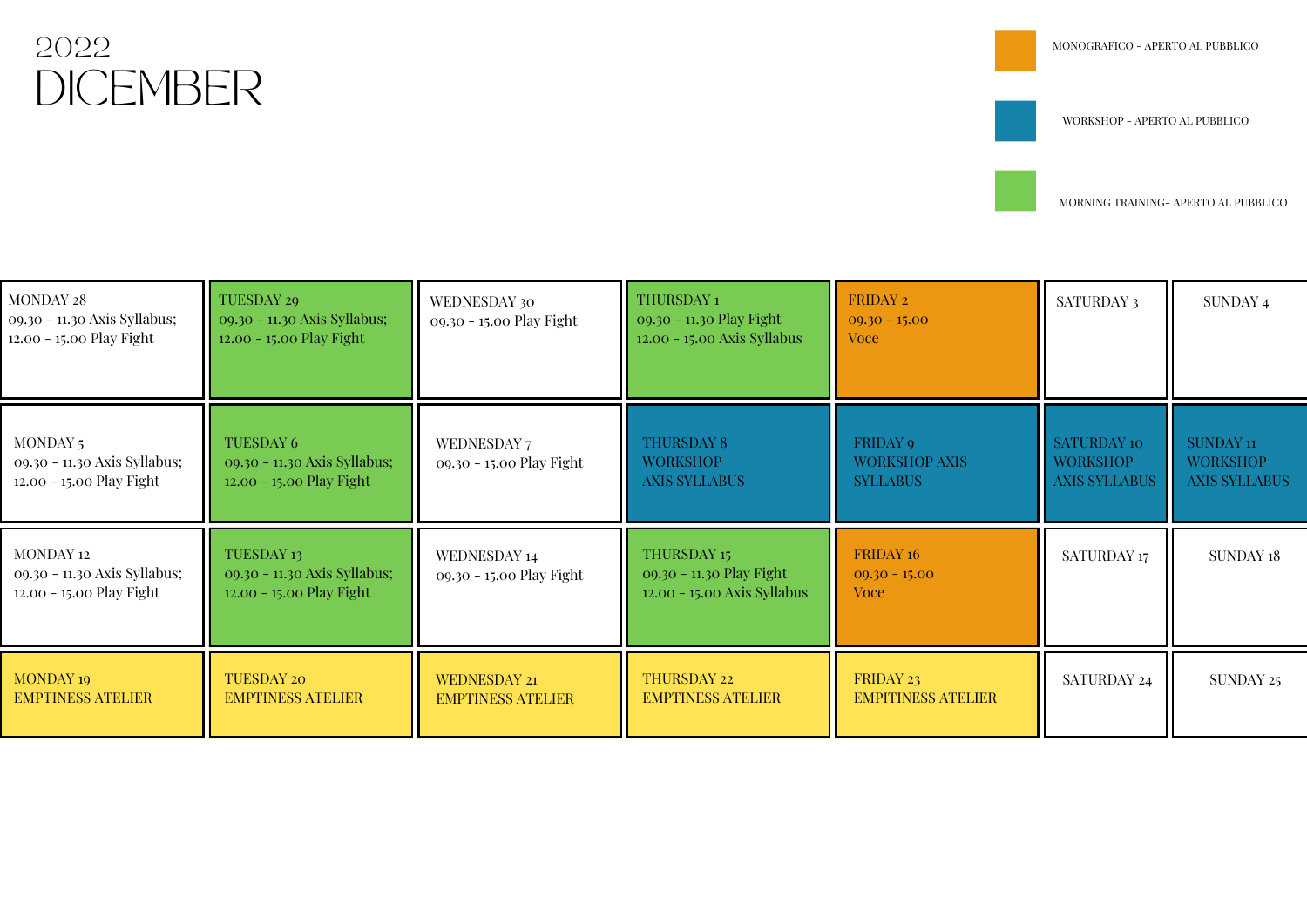

WORKSHOP - APERTO AL PUBBLICO



| MONDAY 9<br>09.30 - 15.00 Axis Syllabus;  | <b>TUESDAY 10</b><br>09.30 - 11.30 Axis Syllabus;<br>12.00 - 15.00 Geist Pulse | WEDNESDAY 11<br>09.30 - 15.00 Geist Pulse        | THURSDAY 12<br>09.30 - 11.30 Axis Syllabus;<br>12.00 - 15.00 Geist Pulse | FRIDAY 13<br>$09.30 - 15.00$<br><b>LISTENING SOUND</b> | SATURDAY 14                                     | SUNDAY 15                                     |
|-------------------------------------------|--------------------------------------------------------------------------------|--------------------------------------------------|--------------------------------------------------------------------------|--------------------------------------------------------|-------------------------------------------------|-----------------------------------------------|
| MONDAY 16<br>09.30 - 15.30 Axis Syllabus; | TUESDAY 17<br>09.30 - 11.30 Axis Syllabus;<br>12.00 - 15.00 Geist Pulse        | <b>WEDNESDAY 18</b><br>09.30 - 15.00 Geist Pulse | THURSDAY 19<br>09.30 - 11.30 Axis Syllabus;<br>12.00 - 15.00 Geist Pulse | FRIDAY 20<br>$09.30 - 15.00$<br><b>LISTENING SOUND</b> | SATURDAY 21                                     | SUNDAY 22                                     |
| MONDAY 23<br>09.30 - 15.00 Axis Syllabus; | TUESDAY 24<br>09.30 - 11.30 Axis Syllabus;<br>12.00 - 15.00 Geist Pulse        | WEDNESDAY 25<br>09.30 - 15.00 Geist Pulse        | THURSDAY 26<br>09.30 - 11.30 Axis Syllabus;<br>12.00 - 15.00 Geist Pulse | FRIDAY 27<br>$09.30 - 15.00$<br><b>LISTENING SOUND</b> | <b>SATURDAY 28</b><br>Axis Syllabus<br>workshop | <b>SUNDAY 29</b><br>Axis Syllabus<br>workshop |
| MONDAY 30<br><b>EMPTINESS ATELIER</b>     | TUESDAY 31<br><b>EMPTINESS ATELIER</b>                                         | <b>WEDNESDAY 1</b><br><b>EMPTINESS ATELIER</b>   | THURSDAY 2<br><b>EMPTINESS ATELIER</b>                                   | FRIDAY 3<br><b>EMPITINESS ATELIER</b>                  | SATURDAY 4                                      | SUNDAY 5                                      |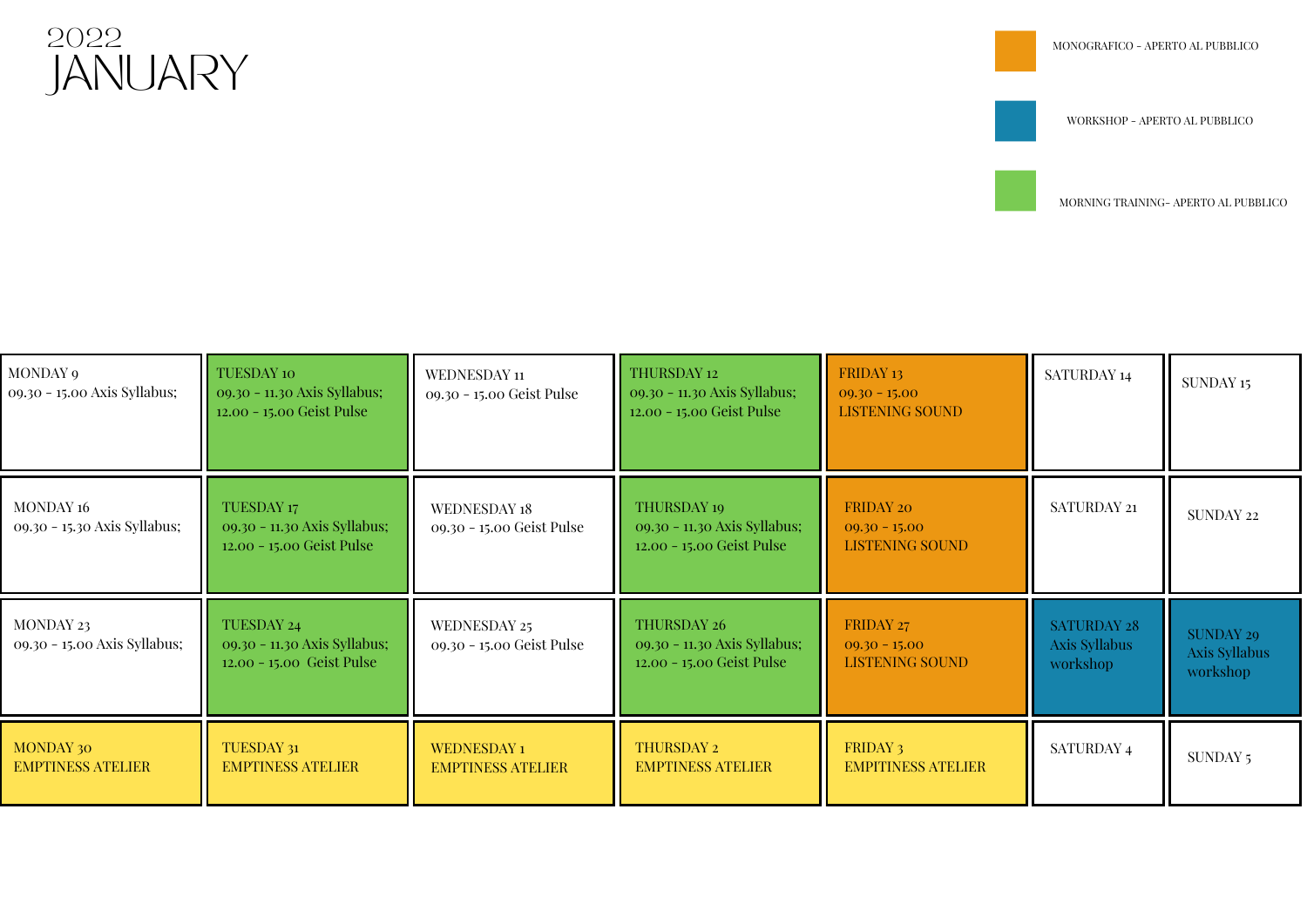

WORKSHOP - APERTO AL PUBBLICO



| MONDAY 6<br>09.30 - 15.00 Axis Syllabus;                            | TUESDAY 7<br>09.30 - 11.30 Axis Syllabus;<br>12.00 - 15.00 Geist Pulse  | <b>WEDNESDAY 8</b><br>09.30 - 11.30 Axis Syllabus;<br>12.00 - 15.00 Geist Pulse | THURSDAY 9<br>09.30 - 11.30 Axis Syllabus;<br>12.00 - 15.00 Geist Pulse         | FRIDAY 10<br>09.30 - 11.30 Axis Syllabus;<br>12.00 - 15.00 Geist Pulse | SATURDAY 11                                                      | <b>SUNDAY 12</b>                                                |
|---------------------------------------------------------------------|-------------------------------------------------------------------------|---------------------------------------------------------------------------------|---------------------------------------------------------------------------------|------------------------------------------------------------------------|------------------------------------------------------------------|-----------------------------------------------------------------|
| MONDAY 13<br>09.30 - 15.00 Axis Syllabus;                           | TUESDAY 14<br>09.30 - 11.30 Axis Syllabus;<br>12.00 - 15.00 Geist Pulse | WEDNESDAY 15<br>09.30 - 11.30 Axis Syllabus;<br>12.00 - 15.00 Geist Pulse       | <b>THURSDAY 16</b><br>09.30 - 11.30 Axis Syllabus;<br>12.00 - 15.00 Geist Pulse | FRIDAY 17<br>09.30 - 11.30 Axis Syllabus;<br>12.00 - 15.00 Geist Pulse | <b>SATURDAY 18</b>                                               | <b>SUNDAY 19</b>                                                |
| <b>MONDAY 20</b><br>$09.30 - 15.00$<br><b>Real Time Composition</b> | TUESDAY 21<br>$09.30 - 15.00$<br><b>Real Time Composition</b>           | <b>WEDNESDAY 22</b><br>$09.30 - 15.00$<br><b>Real Time Composition</b>          | THURSDAY 23<br>$09.30 - 15.00$<br><b>Real Time Composition</b>                  | FRIDAY 24<br>$09.30 - 15.00$<br><b>Real Time Composition</b>           | <b>SATURDAY 25</b><br>$09.30 - 15.00$<br>Real Time<br>Coposition | <b>SUNDAY 26</b><br>$09.30 - 15.00$<br>Real Time<br>Composition |
| MONDAY 27<br><b>EMPTINESS ATELIER</b>                               | <b>TUESDAY 28</b><br><b>EMPTINESS ATELIER</b>                           | <b>WEDNESDAY 1</b><br><b>EMPTINESS ATELIER</b>                                  | THURSDAY 2<br><b>EMPTINESS ATELIER</b>                                          | FRIDAY 3<br><b>EMPITINESS ATELIER</b>                                  | SATURDAY 4                                                       | SUNDAY 5                                                        |